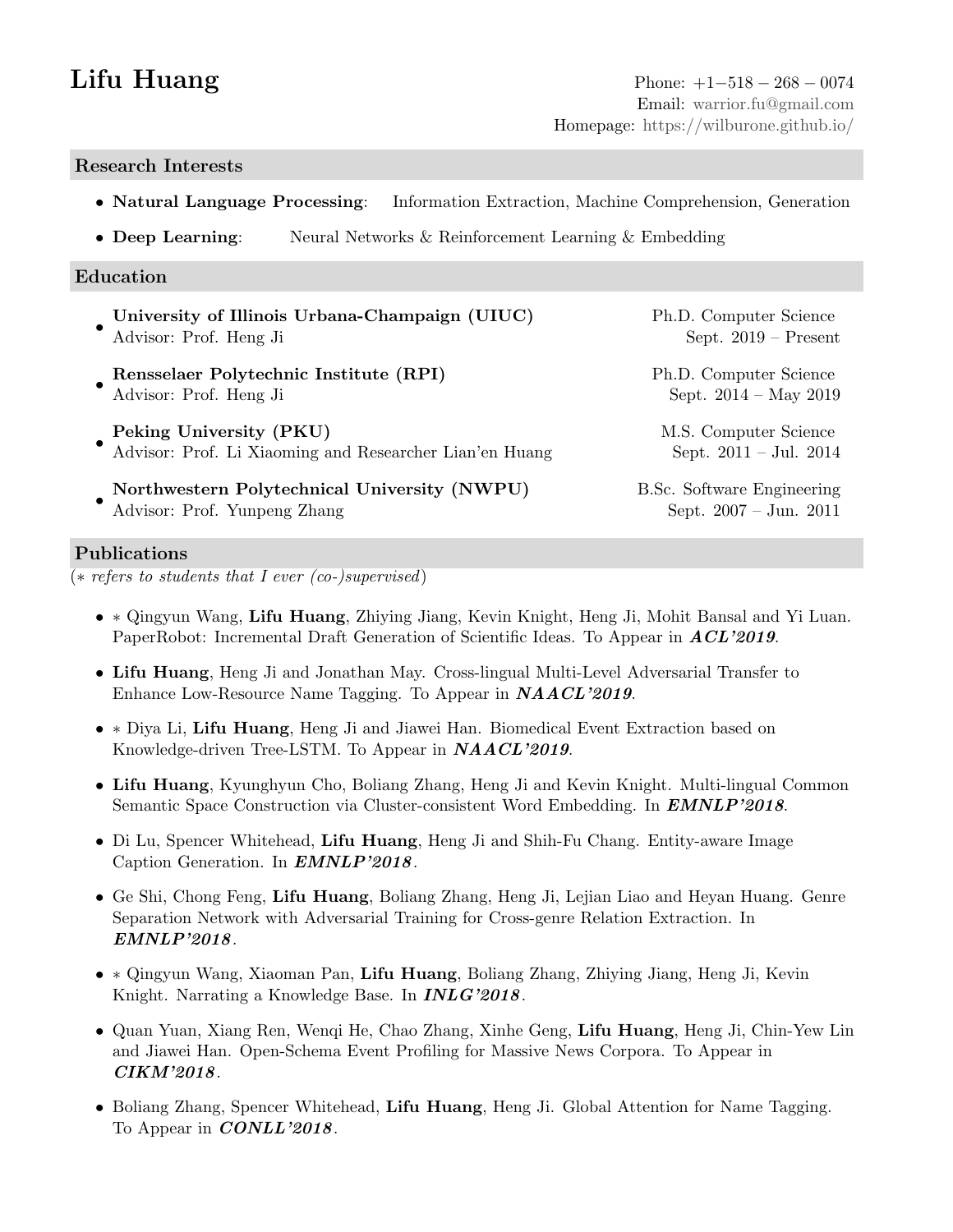- Lifu Huang, Heng Ji, Kyunghyun Cho, Ido Dagan, Sebastian Riedel and Clare Voss. Zero-Shot Transfer Learning for Event Extraction. To appear in  $ACL'2018$ .
- ∗ Qingyun Wang, Zhihao Zhou, Lifu Huang, Spencer Whitehead, Boliang Zhang, Heng Ji and Kevin Knight. Paper Abstract Writing through Rewriting Mechanism. To appear in  $ACL'2018$ .
- Lifu Huang, Bhavana Delvi, Niket Tandon, Scott Wen-tau Yih, Peter Clark. Tracking State Changes in Procedual Text: A Challenge Dataset and Models for Process Paragraph Comprehension. In **NAACL' 2018**. (Equally Contributed)
- ∗ Zhiying Zhang, Boliang Zhang, Lifu Huang and Heng Ji. Chengyu Cloze Text. In the 13th workshop of Building Education Applications in **NAACL'2018**.
- Ronald Ahmed Cardenas Acosta, Thamme Gowda, Ulf Hermjakob, Nima Pourdamghani, Michael Pust, Jibiao Shen, Tian Xie, Jonathan May, Nikolaos Malandrakis, Victor Martinez, Pavlos Papadopoulos, Anil Ramakrishna, Karan Singla, Ruchir Travadi, Colin Vaz, Shrikanth Narayanan, Kenton Murray, Toan Nguyen, David Chiang, Boliang Zhang, Xiaoman Pan, Ying Lin, Di Lu, Lifu Huang, Tongtao Zhang, Kevin Blissett, Ni Zhang, Spencer Whitehead, Ananya Subburathinam, Diya Li, Qingyun Wang, Zhiying Jiang, Heng Ji, Ondrej Glembek, Murali Karthick Baskar, Santosh Kesiraju, Lukas Burget, Karel Benes, Igor Szoke, Karel Vesely, Jan Honza Cernocky, Derry Wijaya, Chris Callison-Burch, Hongzhi Xu, Charles Yang, Mitch Marcus, Brian Moran, Leanne Rolston, Gina-Anne Levow, Wenda Chen, Camille Goudeseune, Leda Sari and Mark Hasegawa-Johnson. ELISA System Description for LoReHLT 2018. In LoReHLT2018.
- Dian Yu, Lifu Huang, Heng Ji. Open Relation Extraction and Grounding. In IJCNLP' 2017.
- ∗ Zhihao Zhou, Lifu Huang, Heng Ji. Learning Phrase Embeddings from Paraphrases with GRUs. In **IJCNLP' 2017** workshop of Curation and Applications of Parallel and Comparable Corpora.
- Lifu Huang, Avirup Sil, Heng Ji, Radu Florian. Improving Slot Filling Performance with Attentive Neural Networks on Dependency Structures. In EMNLP' 2017.
- Tongtao Zhang, Spencer Whitehead, Hongzhi Li, Joseph Ellis, Lifu Huang, Heng Ji and Shih-Fu Chang. Improving Event Extraction through Cross-media Integration. In Multimedia' 2017.
- Yixin Cao, Lifu Huang, Heng Ji, Xu Chen and Juanzi Li. Bridge Text and Knowledge by Learning Multi-Prototype Entity Mention Embedding. In **ACL' 2017.** (Accepted as Long Oral Paper)
- Xiaocheng Feng, Lifu Huang, Bing Qin, Duyu Tang, Heng Ji and Ting Liu. Multi-Level Cross-Lingual Attentive Neural Architecture for Low Resource Name Tagging. In Journal of Tsinghua Science and Technology.
- Xiaomei Zhang, Yibo Wu, Lifu Huang, Heng Ji and Guohong Cao. Expertise-Aware Truth Analysis and Task Allocation in Mobile Crowdsourcing. In **ICDCS' 2017.** (Accepted as Long Oral paper)
- Lifu Huang, Jonathan May, Xiaoman Pan, Heng Ji, Xiang Ren, Jiawei Han, Lin Zhao and James Hendler. Liberal Entity Extraction: Rapid Construction of Fine-Grained Entity Typing Systems. In Journal of Big Data 2017.
- Leon Cheung, Thamme Gowda, Ulf Hermjakob, Nelson Liu, Jonathan May, Alexandra Mayn, Nima Pourdamghani, Michael Pust, Kevin Knight, Nikolaos Malandrakis, Pavlos Papadopoulos, Anil Ramakrishna, Karan Singla, Victor Martinez, Colin Vaz, Dogan Can, Shrikanth Narayanan, Kenton Murray, Toan Nguyen, David Chiang, Xiaoman Pan, Boliang Zhang, Ying Lin, Di Lu, Lifu Huang, Kevin Blissett, Tongtao Zhang, Heng Ji, Ondrej Glembek, Murali Karthick Baskar, Santosh Kesiraju, Lukas Burget, Karel Benes, Igor Szoke, Karel Vesely, Jan "Honza" Cernocky,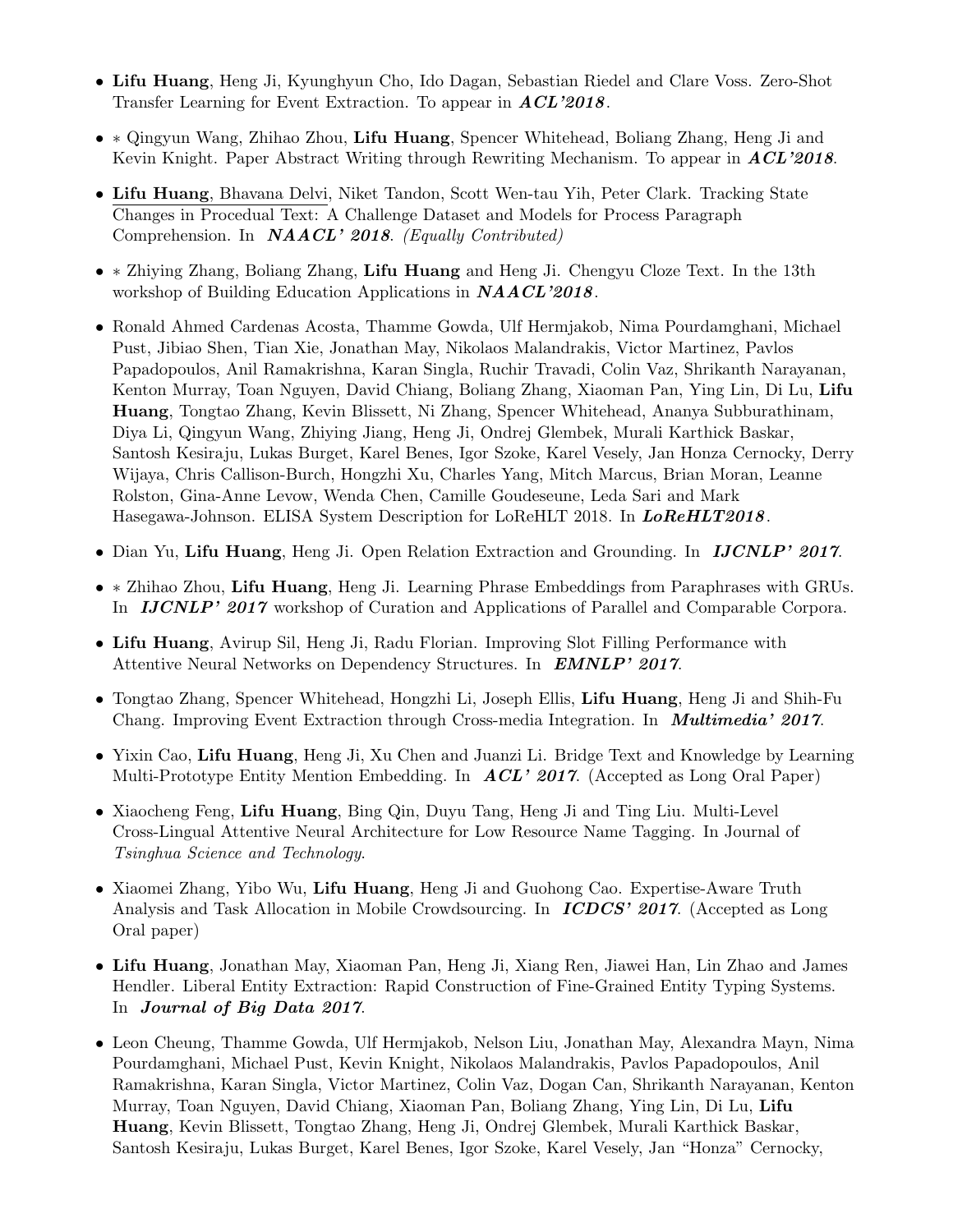Camille Goudeseune, Mark Hasegawa Johnson, Leda Sari, Wenda Chen and Angli Liu. ELISA System Desctiption for LoReHLT 2017. In Proc. LoReHLT2017

- Mohamed Al-Badrashiny, Jason Bolton, Arun Tejavsi Chaganty, Kevin Clark, Craig Harman, Lifu Huang, Matthew Lamm, Jinhao Lei, Di Lu, Xiaoman Pan, Ashwin Paranjape, Ellie Pavlick, Haoruo Peng, Peng Qi, Pushpendre Rastogi, Abigail See, Kai Sun, Max Thomas, Chen-Tse Tsai, Hao Wu, Boliang Zhang, Chris Callison-Burch, Claire Cardie, Heng Ji, Christopher Manning, Smaranda Muresan, Owen C. Rambow, Dan Roth, Mark Sammons, Benjamin Van Durme. TinkerBell: Cross-lingual Cold-Start Knowledge Base Construction. In Proc. Text Analysis Conference  $(TAC'2017)$
- Boliang Zhang, Xiaoman Pan, Ying Lin, Tongtao Zhang, Kevin Blissett, Samia Kazemi, Spencer Whitehead, Lifu Huang and Heng Ji. RPI Blender TAC-KBP 2017 13 Languages EDL System. In Proc. Text Analysis Conference  $(TAC'2017)$
- Lifu Huang, Taylor Cassidy, Xiaocheng Feng, Heng Ji, Clare Voss and Jiawei Han. Liberal Event Extraction and Event Schema Induction. In  $ACL'$  2016. (Accepted as Long Oral Paper)
- Xiaocheng Feng, Lifu Huang, Duyu Tang, Heng Ji, Bing Qin and Ting Liu. A Language-Independent Neural Network for Event Detection. In ACL' 2016.
- Xiang Ren, Wenqi He, Meng Qu, Lifu Huang, Heng Ji and Jiawei Han. AEFT: Automatic Fine-Grained Entity Typing by Hierarchical Partial-Label Embedding. In **EMNLP'2016**.
- Dian Yu, Xiaoman Pan, Boliang Zhang, Lifu Huang, Di Lu, Spencer Whitehead and Heng Ji. RPI BLENDER TAC-KBP 2016 System Description. Proc. Text Analysis Conference (TAC 2016)
- Yu Hong, Di Lu, Dian Yu, Xiaoman Pan, Xiaobin Wang, Yadong Chen, Lifu Huang and Heng Ji. RPI blender TAC-KBP 2015 System Description. Proc. Text Analysis Conference (TAC 2015)
- Liu Yang, Jing Jiang, Lifu Huang, Minghui Qiu and Lizi Liao. Generating Supplementary Travel Guides from Social Media. In Proc. CLOING'2014
- Qifeng Fan, Chunwei Yan,Lifu Huang, Lian'en Huang. Discovering Informative Contents of Web Pages. In Proc. WAIM'2014
- Hongjie Li, Qifeng Fan, Lifu Huang, Lian'en Huang. Comments-oriented Summarization in the Blogsphere Using a Two-stage Sentence Similarity Measure. In Proc. WAIM'2014
- Lifu Huang, Lian'en Huang. Optimized Event Storyline Generation based on Mixture-Event-Aspect Model. In Proc. EMNLP'2013
- Lifu Huang, Lian'en Huang. Comments-Oriented Document Summarization Based on Multi-Aspect Co-Feedback Ranking. In Proc. **WAIM'2013**
- Wenpeng Yin, Lifu Huang, Yulong Pei, Lian'en Huang. RelationListwise for query-focused multi-document summarization. In Proc. COLING'2012

#### Research Experience

• Allen Institute for Artificial Intelligence (AI2) Research Intern Advisor: Ronan Le Bras, Yejin Choi Jan. 2019 – May. 2019

• Allen Institute for Artificial Intelligence (AI2) Research Intern Advisor: Peter Clark, Bhavana Delvi, Scott Wen-Tau Yih Sep. 2017 – Dec. 2017